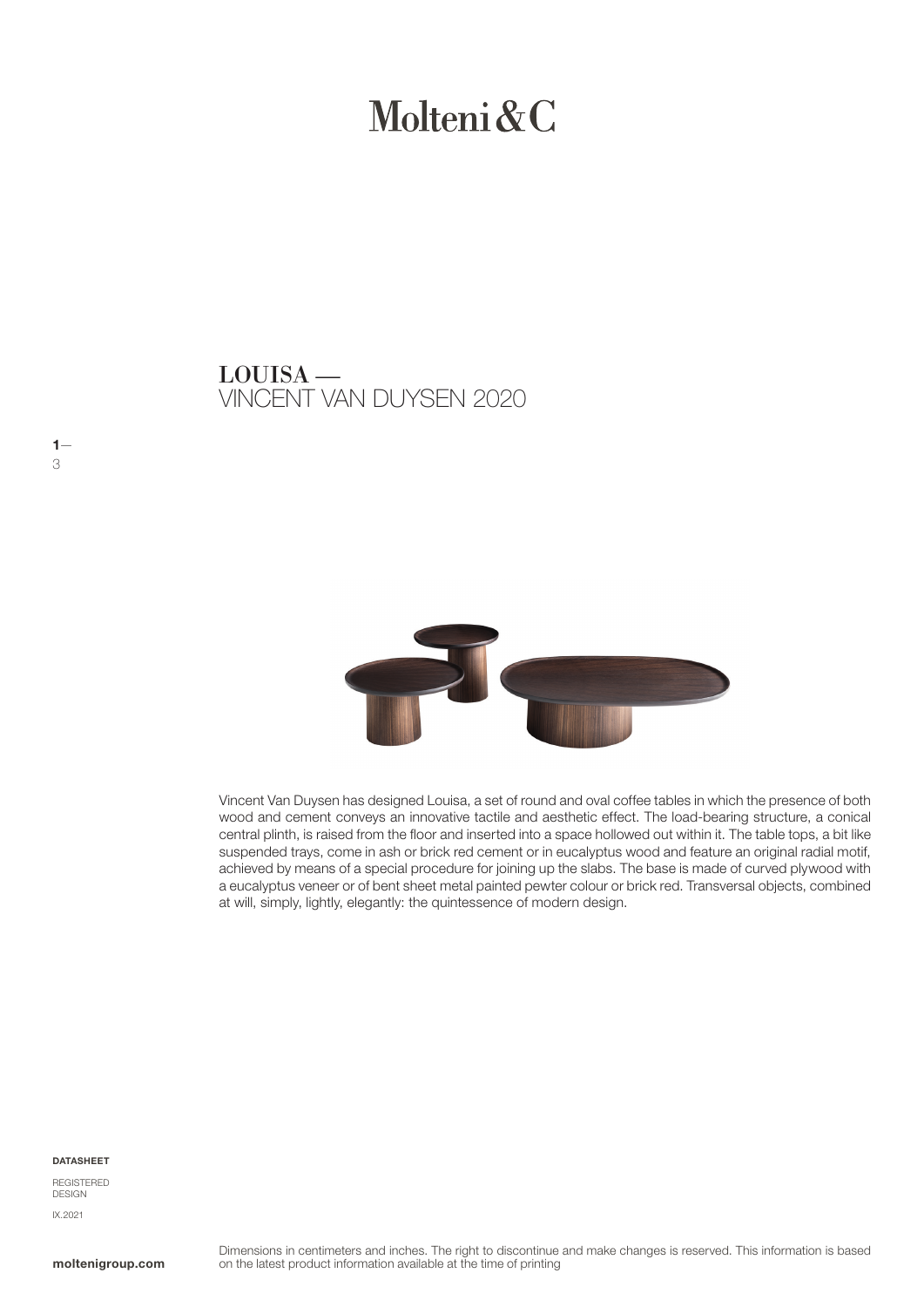**LOUISA** VINCENT<br>VAN DUYSEN<br>2020

 $2-$ 3

#### FINISHES

STRUCTURE FINISHES eucalyptus matt pewter colour brick red

CEMENT TOP FINISHES ash brick red

WOODEN TOP FINISHES eucalyptus

## TECHNICAL INFORMATION Molteni&C

TABLE STRUCTURE (PAINTED METAL) In curved steel sheet, with feet in felt.

TABLE STRUCTURE (WOOD) Curved plywood with veneered wood surface and feet in felt.

WOOD TOP Chipboard panel covered in wood veneer.

CEMENT TOP Composite material in cement and organic fibres, moulded and mass-coloured.



WOOD OR METAL FRAME

**WARNING: if the unit sets on carpets or non-planar surfaces, the table could be unstable**



**WARNING: if the unit sets on carpets or non-planar surfaces, the table could be unstable**



**WARNING: if the unit sets on carpets or non-planar surfaces, the table could be unstable**

#### DATASHEET

REGISTERED DESIGN IX.2021